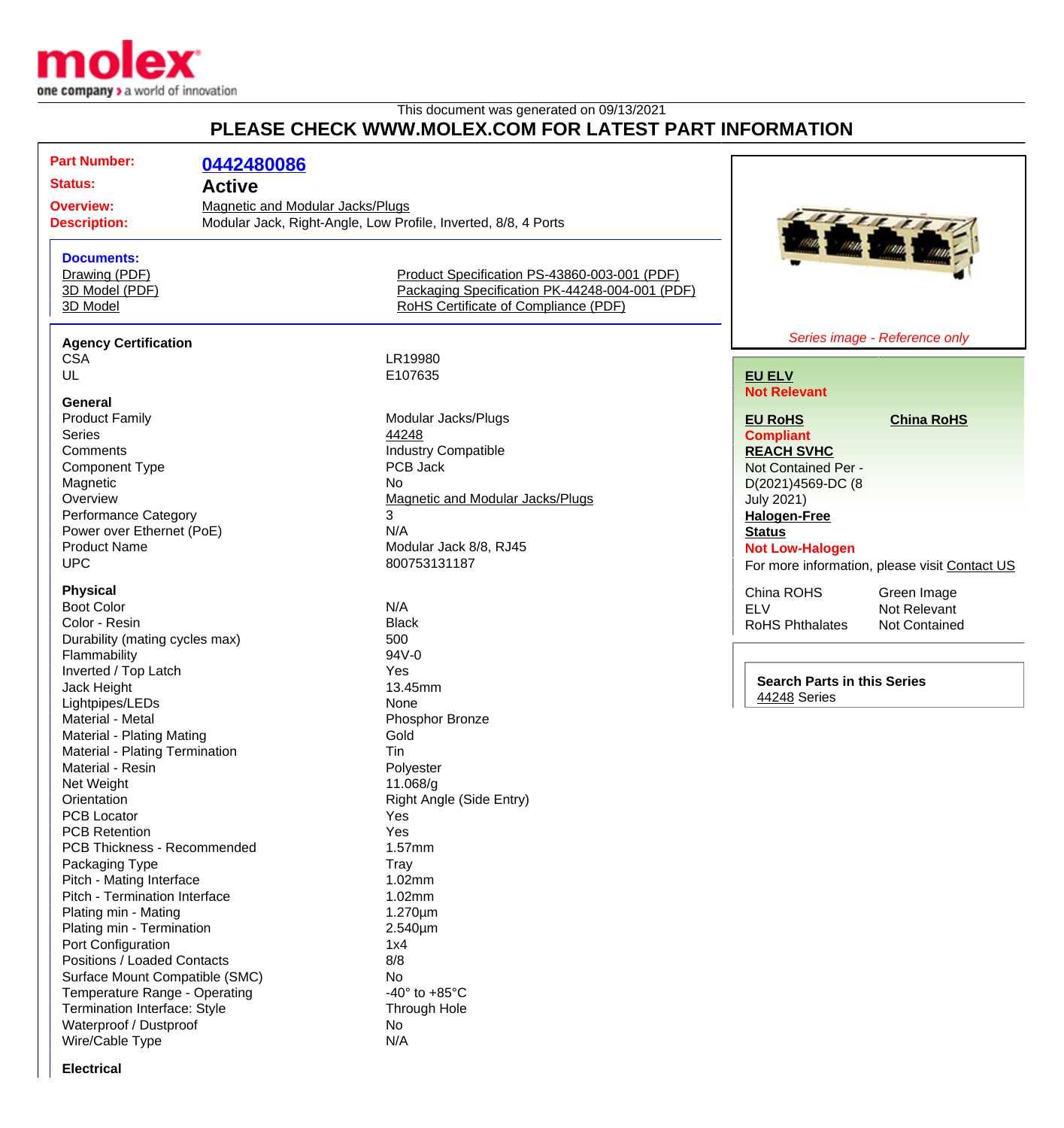| Current - Maximum per Contact<br>Grounding to PCB<br>Shielded<br>Voltage - Maximum | 1.5A<br>Yes<br>Yes<br>150V AC (RMS) |  |  |  |  |
|------------------------------------------------------------------------------------|-------------------------------------|--|--|--|--|
|                                                                                    |                                     |  |  |  |  |
| <b>Solder Process Data</b>                                                         |                                     |  |  |  |  |
| Duration at Max. Process Temperature (seconds)                                     | 005                                 |  |  |  |  |
| Lead-freeProcess Capability                                                        | WAVE                                |  |  |  |  |
| Max. Cycles at Max. Process Temperature                                            | 001                                 |  |  |  |  |
| Process Temperature max. C                                                         | 260                                 |  |  |  |  |
| <b>Material Info</b>                                                               |                                     |  |  |  |  |
| <b>Reference - Drawing Numbers</b>                                                 |                                     |  |  |  |  |
| Packaging Specification                                                            | PK-44248-004-001                    |  |  |  |  |
| <b>Product Specification</b>                                                       | PS-43860-003-001                    |  |  |  |  |
| Sales Drawing                                                                      | SD-44248-001-001                    |  |  |  |  |

## This document was generated on 09/13/2021 **PLEASE CHECK WWW.MOLEX.COM FOR LATEST PART INFORMATION**